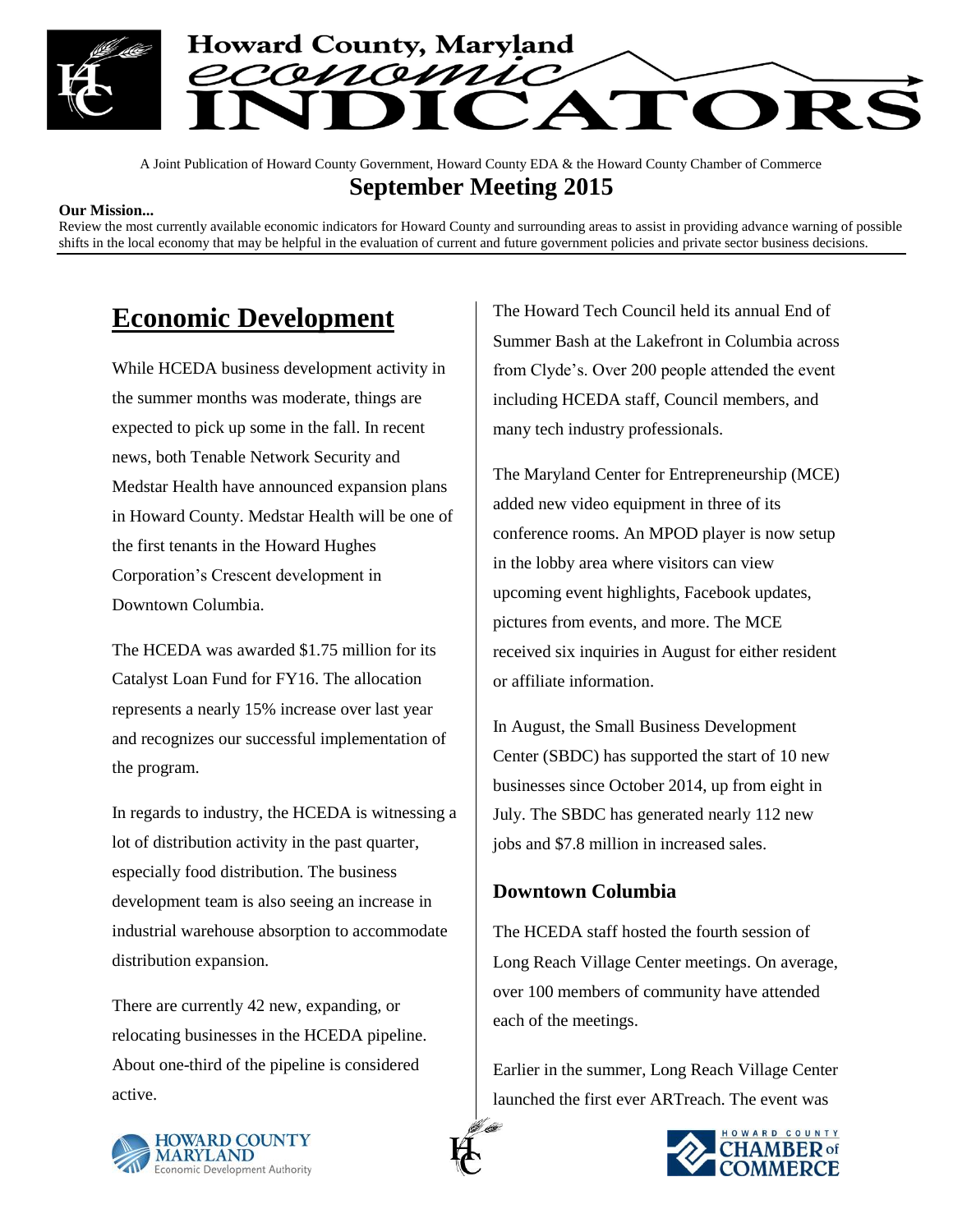a tremendous success, attracting more than 1,000 people from around the community, generating more than \$2,000 in art sales and favorable publicity for the village center.

In July, a meeting was held between The Mall in Columbia General Manager and the Howard County Department of Transportation Administrator to negotiate a new site for a Regional Transit Authority bus hub at the Mall. As a result of the meeting, it was determined that a new location will accommodate a new electric bus charger

Ideas are being reviewed for HCEDA involvement in coordinating a meeting of major landholders in Columbia Gateway to work with the County and Columbia Association to improve the office park.

### **Employment**





### **Sales Tax**



It should be noted sales tax revenues are not returned to the county as direct revenue. They are an indicator of discretionary spending in the county as reported by local businesses to the State of Maryland.





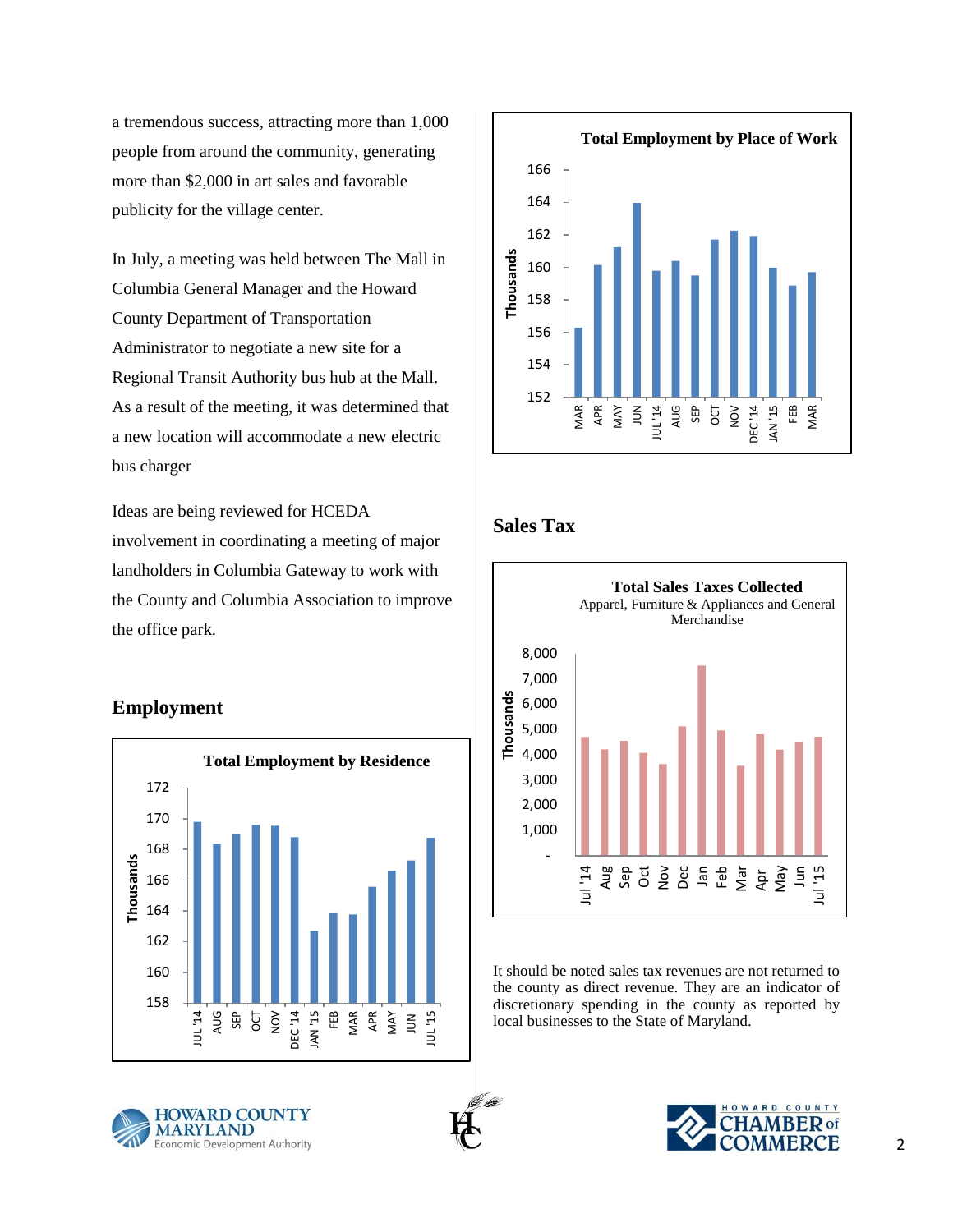### **Residential Real Estate**

Housing industry experts are reporting that the local market value for homes is slowly going up. Higher priced homes – over \$1 million – are taking over a year to absorb.

Millennials make up a third of the latest homebuyers and want a home that is move-in ready.

The Howard County rental market remains strong, but experts say that nothing is available for under \$1,000 a month.

Coming in October, new regulations will be in effect that will impact lenders and title companies.

Condo sales are on the rise and single-family dwellings are finally seeing an uptick in the second quarter of 2015 after a constant year-long decline. The difference between condo and singlefamily dwelling sales is shrinking.

Note (below): Current quarter averages may not include all necessary months because of lag in data availability



## **Residential and Commercial Construction**

Residential construction had a strong first quarter, slower second quarter. Things are beginning to pick up in third quarter.

Residential construction experts say that it is taking approximately five to seven months following a contract for a home to be delivered.

Data gathered from CoStar Group's aggregate absorption report shows a positive net in the second quarter of 2015 for office, flex, and industrial space in Howard County. Vacancy also continues to decline in the aforementioned spaces.



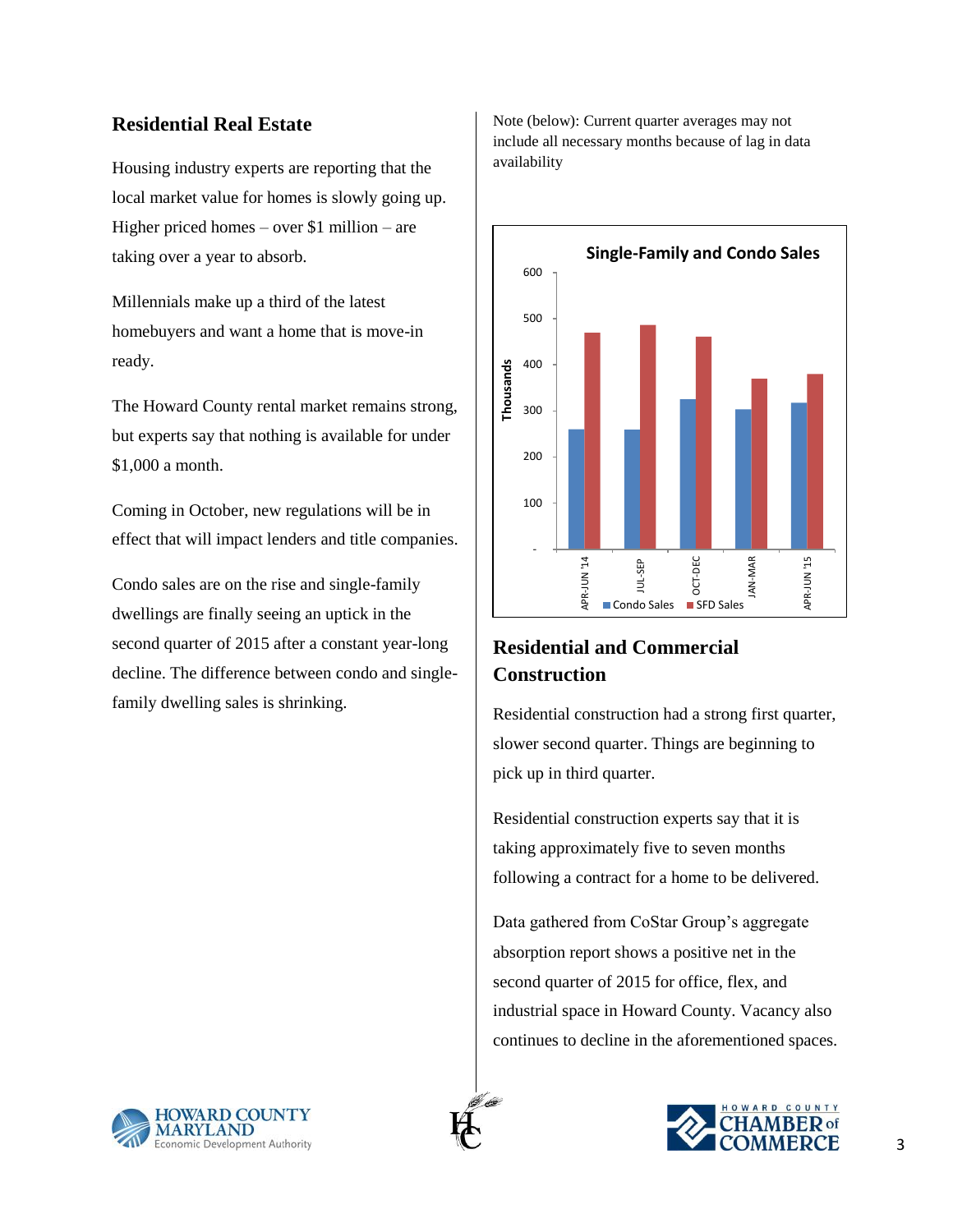





Note (above): The vacancy rate does not reflect preleased new construction